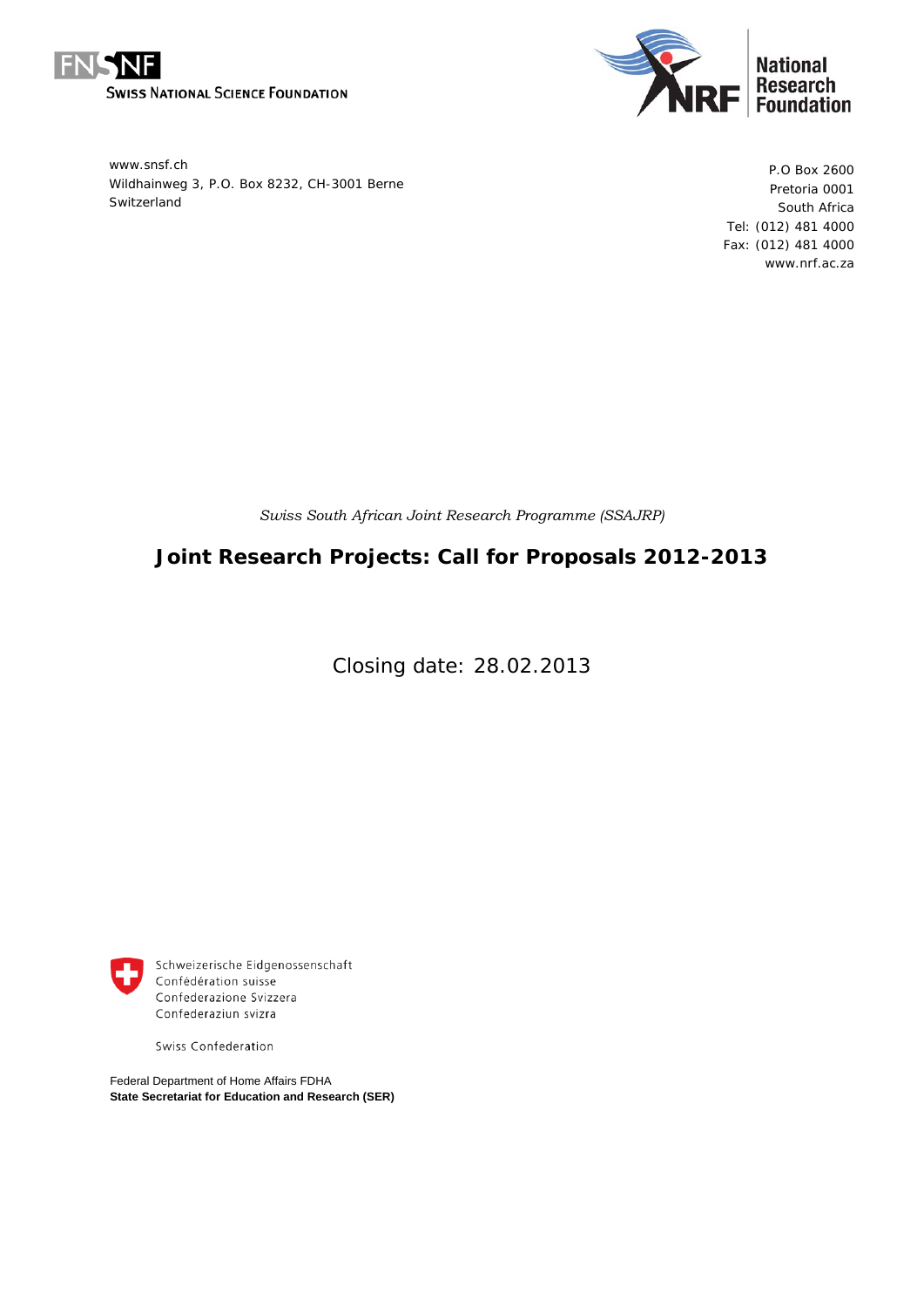# **1. Introduction**

Established in December 2007 by the Swiss and South African governments to promote scientific and technological cooperation between Switzerland and South Africa, the Swiss South African Joint Research Programme (SSAJRP) rests on the principles of mutual interest, scientific excellence, and reciprocity (matching funds).

# **1.1 1st phase: 2008-2012**

During the first phase of the programme, five funding schemes were available: Joint Research Projects (JRPs), Faculty Exchanges, Student Exchanges, Seed Money and Bio Venture Workshops. A total of 16 JRPs in the fields of Public Health & Biomedicine (8 projects), Bio- and Nanotechnologies (4 projects) and Humanites and Social Sciences (4 projects) were funded by the programme.

# **1.2 2nd phase: 2013-2016**

The JRP funding scheme is also available for the second period of the SSAJRP. The Swiss National Science Foundation (SNSF) and the South African National Research Foundation (NRF) were mandated, respectively by the Swiss State Secretariat for Education and Research and by the South African Department of Science and Technology to launch the JRP call, organise the evaluation of the submitted proposals and monitor the funded projects.

This document covers the 2012-2013 call for proposals for Joint Research Projects.

# **2. Joint Research Proposals**

Grants for JRPs are meant to promote collaborative projects with clearly defined goals involving at least one Swiss and one South African partner. Applications should describe ambitious research and propose innovative approaches. The research is to be carried out at the research facilities involved; reciprocal visits and short stays in Switzerland for researchers from South Africa and vice-versa are also possible within a JRP.

**Project duration:** the JRPs can last up to 3 years.

# **3. Research fields**

In order to make targeted use of the financial resources available, the following thematic areas were chosen for this call:

- Public Health and Biomedicine
- Biotechnology and Nanotechnology
- Greentech and Cleantech
- Humanities and Social Sciences (in particular related to the other three thematic areas)

Proposals outside the thematic areas defined above will not be accepted.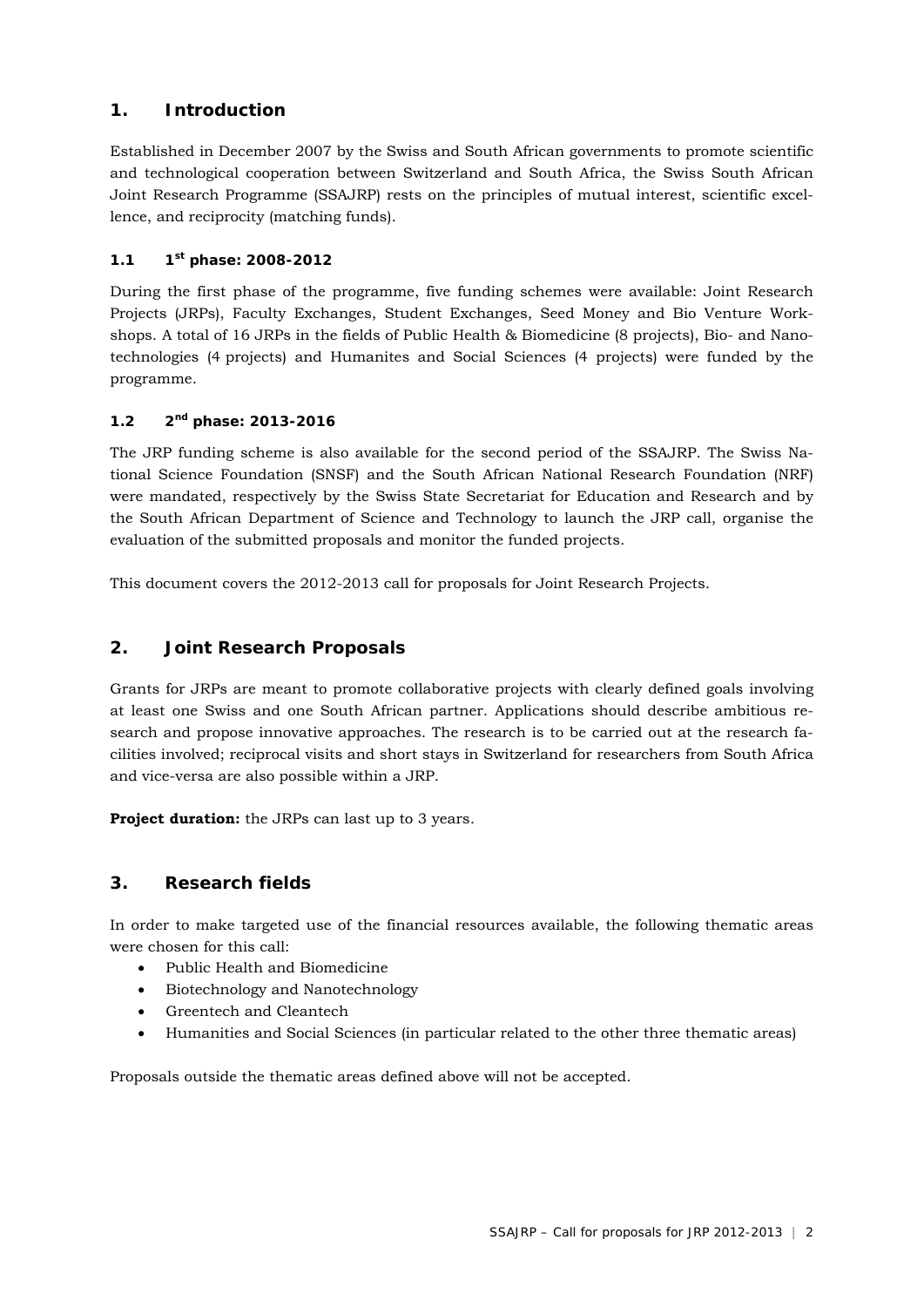# **4. Eligibility**

Each proposal for a JRP must have at least one main applicant based in Switzerland and one main applicant based in South Africa; they are the lead scientists on the Swiss and South African side respectively. They bear the main responsibility for the project including its technical and administrative coordination as well as timely delivery of scientific and financial reports. Further applicants based in Switzerland and/or in South African can also participate in the consortia.

#### **Eligibility criteria in Switzerland**

The SNSF eligibility criteria apply to applicants requesting funding. Furthermore, each applicant can only apply for one project. Private sector partners are welcome to participate but will not be eligible for funding.

#### **Eligibility criteria in South Africa**

This call is open to working researchers residing in South Africa and affiliated with a recognised higher education or research institution such as a university, university of technology or science council. The South African principal investigator must be in possession of a PhD. Private sector partners are welcome to participate but will not be eligible for funding. Private sector researchers participating in the project may also not be included when budgeting for travelling costs.

# **5. Funding**

JRP proposals contain two separate budgets: one budget in CHF for the Swiss part (paid by the SNSF according to the SNSF's rules) and one budget in ZAR for the South African applicant(s) (paid by the NRF according to the NRF's rules).

The total budget available in Switzerland is of CHF 5.5 Mio. South African researchers please note that while funding levels are not fixed, a suggested maximum of ZAR 400,000 per project per year over three (3) years may be used as general indicator of available funds. The available money will allow funding 20 to 25 projects. The funding per project is sufficient for each side to cover its consumables, some small equipment and the travel costs related to the project. Additionally, the Swiss side will typically be able to provide for the salary of a PhD-student for three years or the salary of a post-doc for two years as well.

#### **Eligible costs in Switzerland**

The maximum allowed budget for a project is of CHF 230,000.-.

The funding categories are:

- **Equipment:** costs of material of enduring value (indicate manufacturer, type and distributor). Quotations - if possible, from different competitors - must be enclosed for items whose purchase price exceeds CHF 20,000.
- **Research funds:** funds needed to carry out the project, such as travel costs, room and board costs, field expenses, expendable items and unavoidable sundry expenses. The SNSF does not finance the acquisition or maintenance of expendable items that are part of the infrastructure of an institution (books, PCs, rental costs etc.).
- **Salaries**
- **Social security contributions**

The SNSF regulations apply to the Swiss budget. However, overhead costs are not eligible.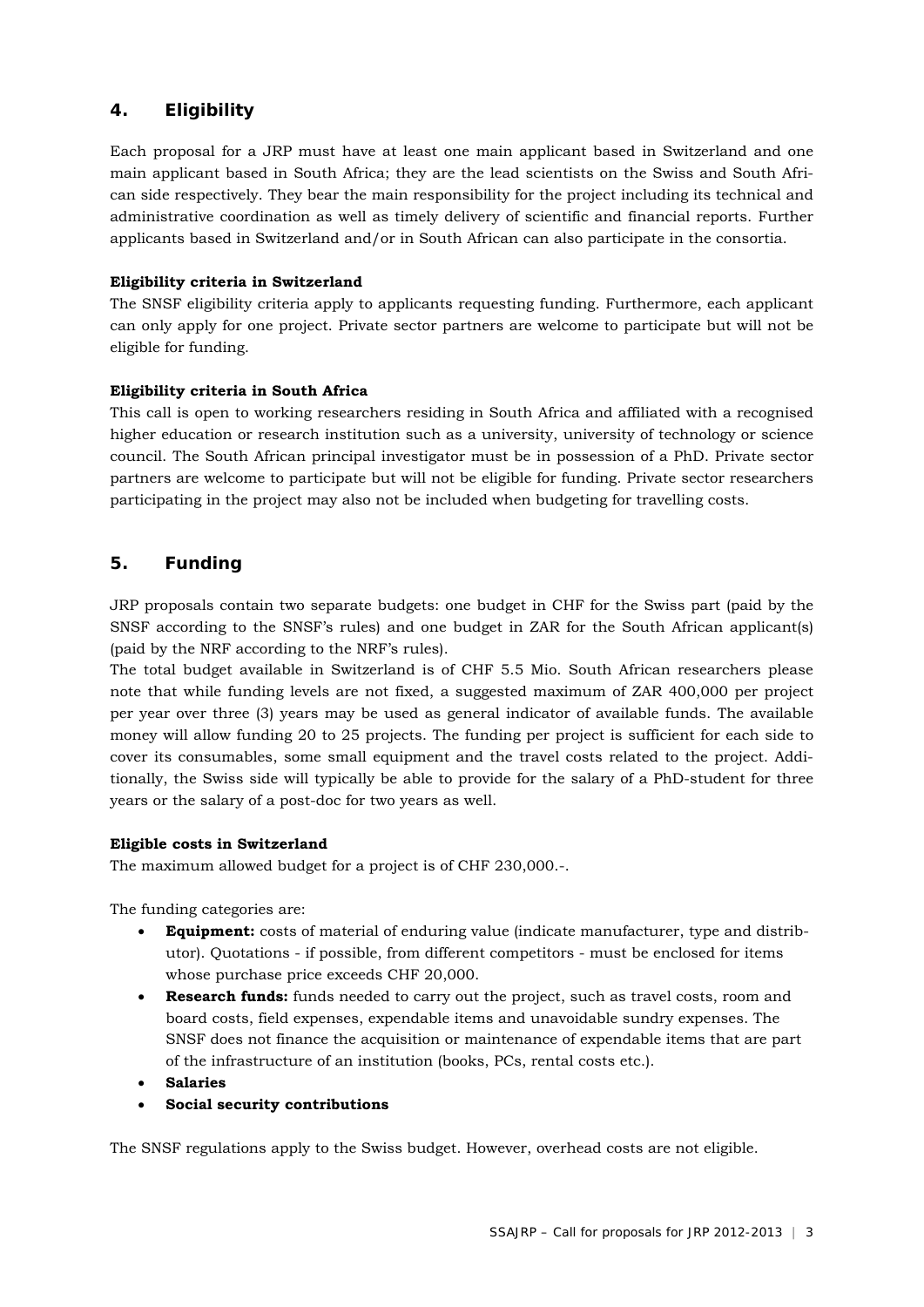#### **Eligible costs in South Africa**

Cooperative activities covered include:

- Consumables
- Equipment (max. 10% of the South African budget)
- Joint seminars, workshops and symposia;
- International travelling, accommodation & subsistence

Bursaries, salaries, project management fees, insurance & medical care will not be included in the funds for South African researchers. The NRF has the "Scholarships and Fellowships Funding Programme" which researchers can access to apply for students' bursaries. The contact person is Ms Yolanda Davids, Grant's Director at either +27 481-4114 or e-mail address: Yolanda@nrf.ac.za.

The DST and the NRF recently released a media statement announcing ZAR 798 million over the next three years for Human Capital Development Programmes (including bursaries, post doctoral fellowships and PhD qualification attainment programmes). South African researchers in this Swiss-South African bilateral call are urged to leverage student support funding from open calls that will be made on these funds. Please contact the Department of Science & Technology for more information in this regard.

## **Visiting costs between Switzerland and South Africa**

When budgeting visits between the Swiss and South African partners, the travel expenses are to be charged to the budget of the visitor and the living expenses to the budget of the host. Health insurance should be arranged and paid for by the visitor.

The following flat-rates are to be used:

- Living expenses for visiting scientists from South Africa to Switzerland:
	- o Short-term visits (up to two weeks): CHF 160 per day
	- o Long-term visits: CHF 3,600 per month
- Living expenses for visiting scientists from Switzerland to South Africa:
	- o Short-term visits (up to two weeks): ZAR 1,200 per day
	- o Long-term visits (more than two weeks): ZAR 37,200 per month
- Travel expenses for visiting scientists from Switzerland to South Africa:
	- o To Johannesburg: CHF 1,500 per person
	- o To other places in South Africa: CHF 1,700 per person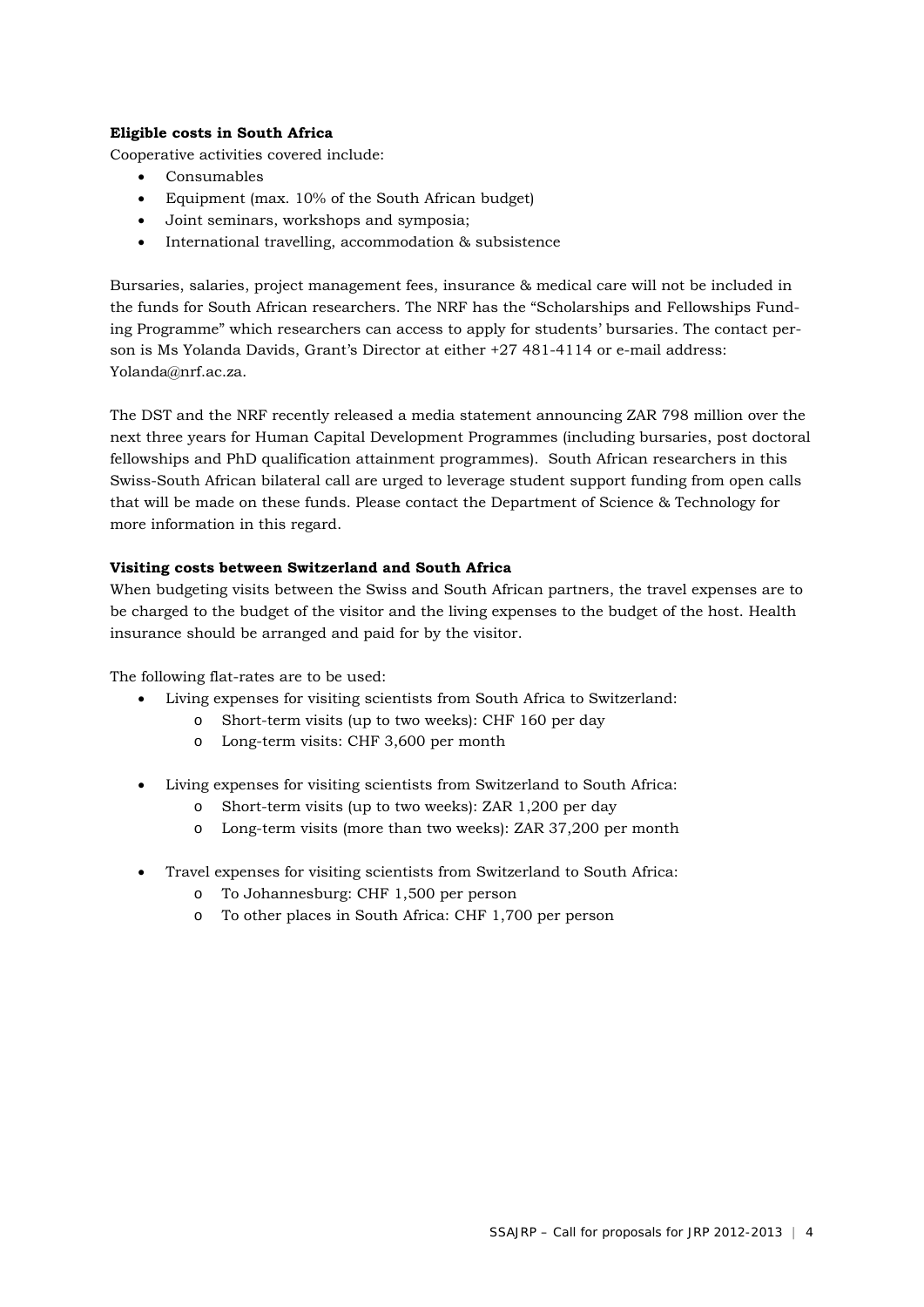# **6. Submission**

**Proposals are to be jointly prepared by Swiss and South African applicants. They must be submitted by the Swiss main applicant to the SNSF via its electronic submission system (mySNF, www.mysnf.ch).** South African partners can have access to the electronic submission system through their Swiss partner.

# **South African researchers please note that applications must be submitted via the SNSF on-online system, as indicated above. Applications submitted in South Africa and not via the SNSF on-line system in Switzerland will not be processed.**

No hard copies will be accepted. The call process is highly competitive, therefore an application does not guarantee funding. Only positively rated applications will be considered for funding. Neither the SNSF nor the NRF will be held responsible for non-submission of the application.

After login into mySNF, the correct funding scheme must be chosen (Programmes (national and international) > Bilateral Cooperation (Initiatives of the State Secretary for Education, Research and Innovation) > Swiss South African Joint Research Programme (SSAJRP)).

The application consists of two parts:

- The administrative part, which must be completed online
	- o Personal data of the Swiss main applicant
	- o Personal data of the South African main applicant
	- o Personal data of the co-applicant(s) from Switzerland and/or South Africa
	- o Personal data of the private partner(s)
	- o Basic data on the project (e.g. title, research field, starting date, duration, summary)
	- o Declaration stating whether the application is use-inspired
	- o Funding requested from the SNSF
	- o Information on authorisations required in Switzerland
	- o Other information (e.g. Indication if the project is related to other SNSF projects, indication concerning at which Swiss university/research institution the planned project will be implemented, indications concerning national and international collaborations, indications concerning already available funds or funds requested elsewhere)
- PDF documents to be uploaded to mySNF
	- o The research plan (must have the structure indicated in Annex 1) including the funding requested from the NRF
	- o The CVs and publication lists of **all** applicants and other researchers involved. The CVs of the South African partners must indicate their Identity Document (ID) Number and/or passport number and their race.
	- o Confirmations from the South African institute with relevant stamps and signatures (see Annex 2)
	- o If applicable, equipment quotes
	- o Other documents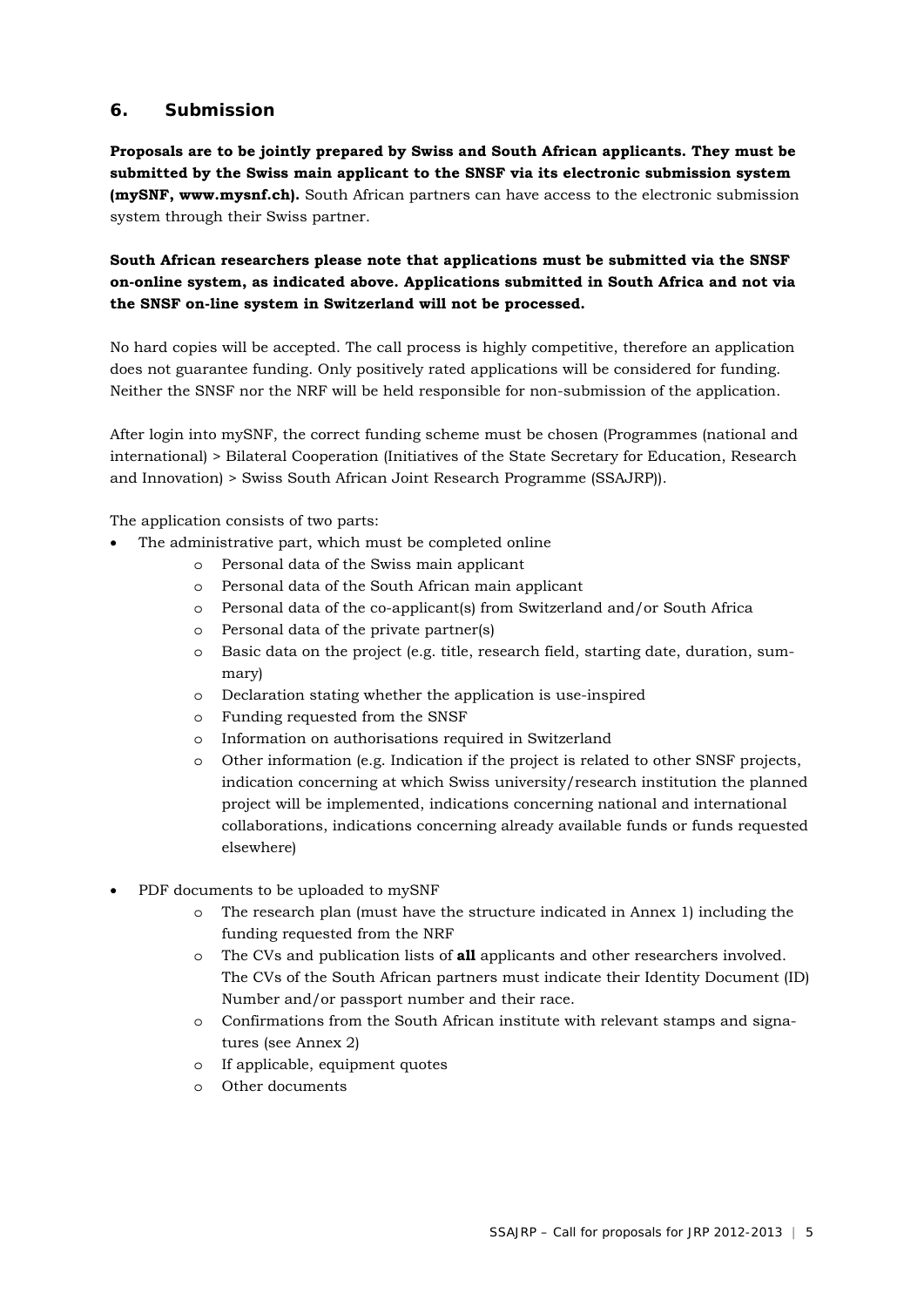For specific questions related to www.mysnf.ch, please contact the support team by e-mail (mysnf.support@snf.ch) or telephone (+41 31 308 22 00). Please note that you need a user account in order to submit proposals via mySNF. To open an account, please register with the SNSF as a user. Applicants with existing user accounts need not apply for new ones.

**Deadline for submission of applications:** 28 February 2013 (midnight CET). Late or incomplete applications will not be considered.

**Language:** All the information provided in the administrative part and all uploaded documents must be in English.

# **7. Evaluation**

**Peer review:** Proposals for JRPs will be reviewed according to international peer review standard procedures, jointly organised by the SNSF and the NRF. The peer review experts are designated by the members of the evaluation panel. These external experts do a peer review of the applications in a score system, verifying the scientific quality of JRPs. We will endeavor to have applications declared as "use-inspired" reviewed by external experts from the practical realm. A minimum of two reviews are required per proposal.

**Evaluation panel:** An evaluation panel will be set up; it will be composed of international experts proposed by the SNSF and the NRF. Based on the peer reviews, the evaluation panel will assign each project to one of six evaluation categories. Recommendations will include rationale. Proposals assigned to the category in which the funding line lies will be rediscussed and ranked. Priority will be given to applications in the highest categories regardless of the research area.

**Decision:** At the SNSF, the rating effected by panel will need to be approved by the Specialised Committee for International Co-operation and the Presiding Board. At the NRF, it will be approved by the Executive Committee. Finally, the SNSF and the NRF will present a consolidated recommendation to the Swiss-South African Joint Committee. This body will take the final decision.

## **The criteria used to evaluate the scientific quality of the proposals include:**

- Scientific relevance and interest of the project at national and international level
- Originality of the aims and objectives
- Appropriateness of the methodology
- Experience and past performance of applicants
- Competence of research partners with respect to the project
- Complementary qualities of research partners
- Feasibility of the project
- Capacity building (student development)

#### **The evaluation results will be communicated to the researcher at the end of September**

**2013.** The Swiss main applicant will receive a standard decision letter from the SNSF. In case of rejection, the main reasons leading to the decision will be given. In case of approval, the Swiss budget and the conditions will be listed. If applicable, the Swiss main applicant will be responsible for transmitting the decision to the other Swiss applicants. The South African main applicant will be informed by the NRF via a standard decision letter.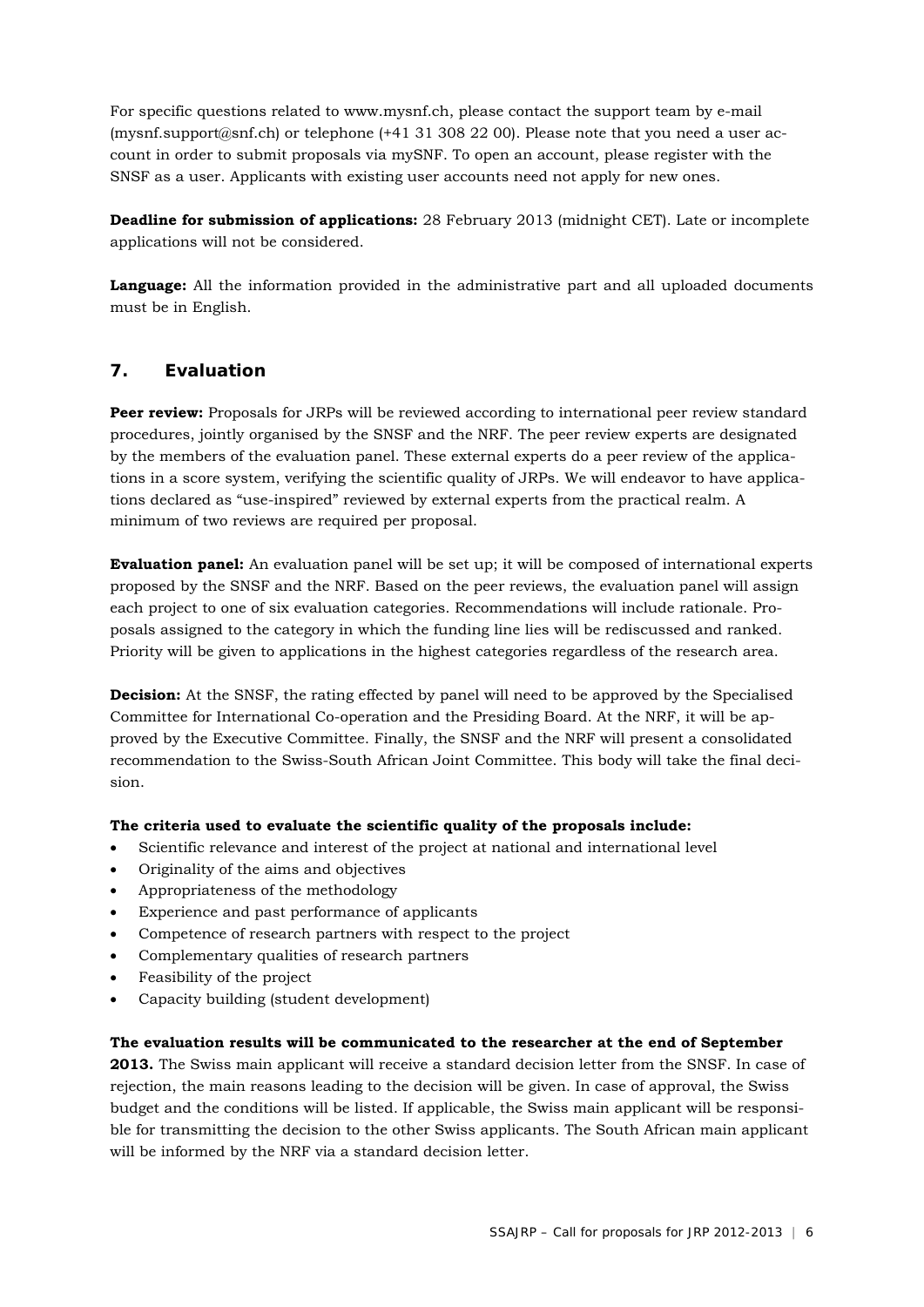#### **Earliest possible starting date for the JRPs:** 1 November 2013

# **8. Reporting**

Swiss and South African project partners will report separately to SNSF and NRF respectively. Scientific and financial reports are to be submitted yearly. SNSF and NRF will prepare a common template for the scientific report, so that the consortia will only need to prepare one report to be submitted to both organisations.

#### **In Switzerland:**

The Swiss main applicant will be responsible for the reporting to SNSF. Both for the financial and the scientific report, the standard SNSF regulation will apply. However, scientific reports are to be submitted yearly. They include a qualitative (template provided) and a quantitative part (output data).

#### **In South Africa:**

A commitment to both scientific and financial reporting on the project annually, and upon its completion, is an obligatory condition of funding.

# **9. Payments**

#### **In Switzerland (SNSF funding):**

The standard SNSF rules apply. In principle, the budgets for JRPs are transferred in annual instalments to the Swiss PI at the beginning of a project year.

#### **In South Africa (NRF funding):**

Funding is paid into the account and administered by the institutions to which PIs are affiliated.

## **10. VAT**

#### **In Switzerland (SNSF funding):**

The JRP grants are not subject to VAT or other taxes and charges. However, research expenses are not excluded from VAT. Therefore, all costs budgeted in a JRP (e.g. equipment, consumables, etc.) can be charged to the programme, VAT included, unless the research institution (e.g. universities, public research organisations, etc.) is able to recover the VAT.

## **In South Africa (NRF funding):**

There are no VAT implications for South African researchers.

# **11. Publications and intellectual propriety**

The PIs are obliged to publish research results coming from the JRPs in appropriate form and according to SNSF and NRF standards.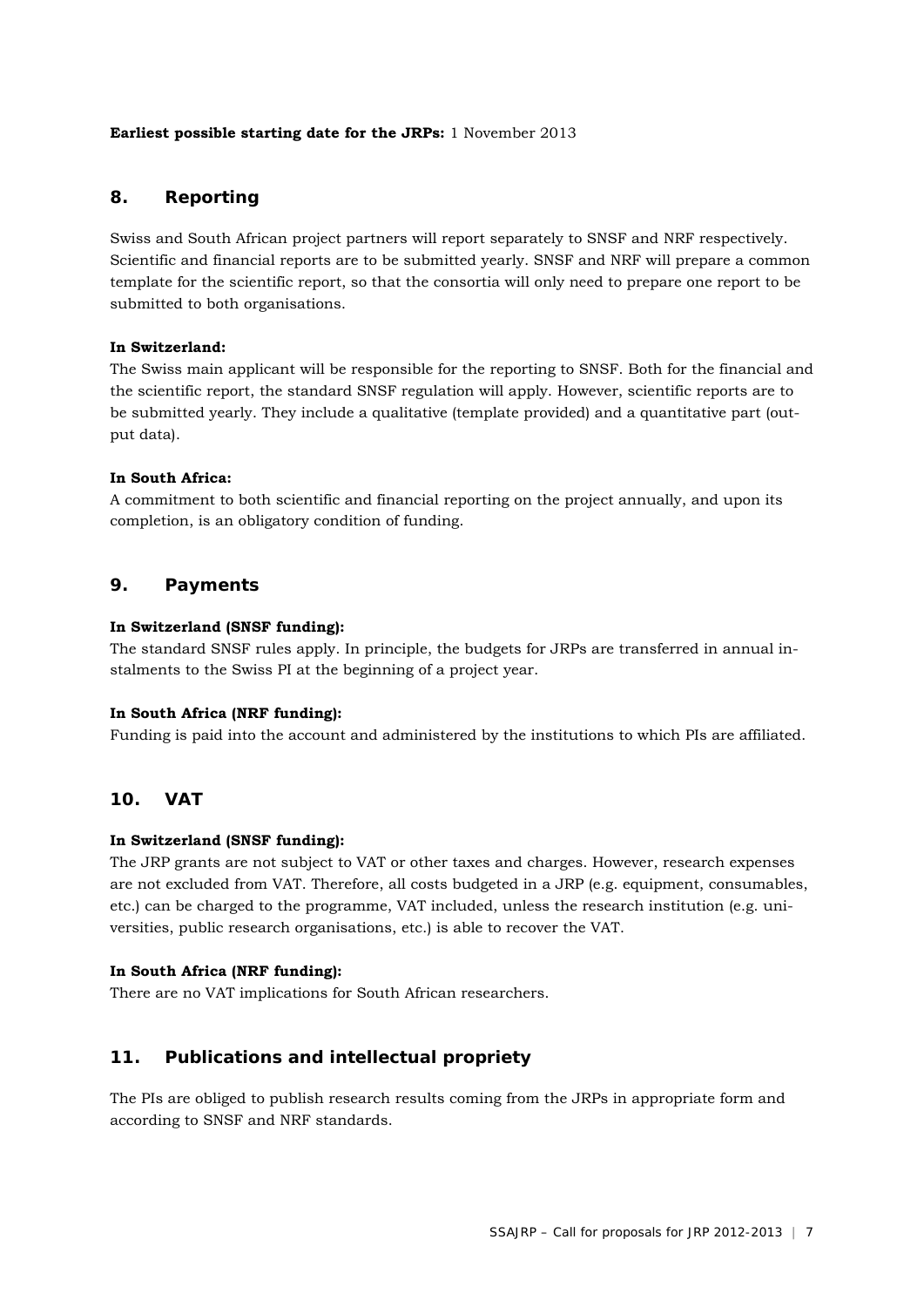Applicants must consult both the Swiss and South African guest institution concerning their internal intellectual propriety regulations. For market-oriented projects, it is important that an agreement be made before the project starts. It is both PIs responsibility to make sure such an agreement is signed before the project starts.

# **12. Further information and contacts**

#### **In Switzerland**

Swiss National Science Foundation Dr. Gillian Olivieri Division for International Co-operation Wildhainweg 3, PO Box 8232 CH-3001 Berne Internet: www.snsf.ch E-mail: golivieri@snf.ch or international@snf.ch

## **In South Africa**

Programme related queries Grant related & technical queries Mr. Teuns Phahlamohlaka Ms Lee Anne Seymour Science and Technology Agreements Fund International Research Grants Tel: +27 (0) 12 481 4385 Tel: +27 (0) 12 481 4121 Fax: +27 (0) 21 481 4044 Fax: +27 (0) 86 639 9571 Email: teunsp@nrf.ac.za Seymour@nrf.ac.za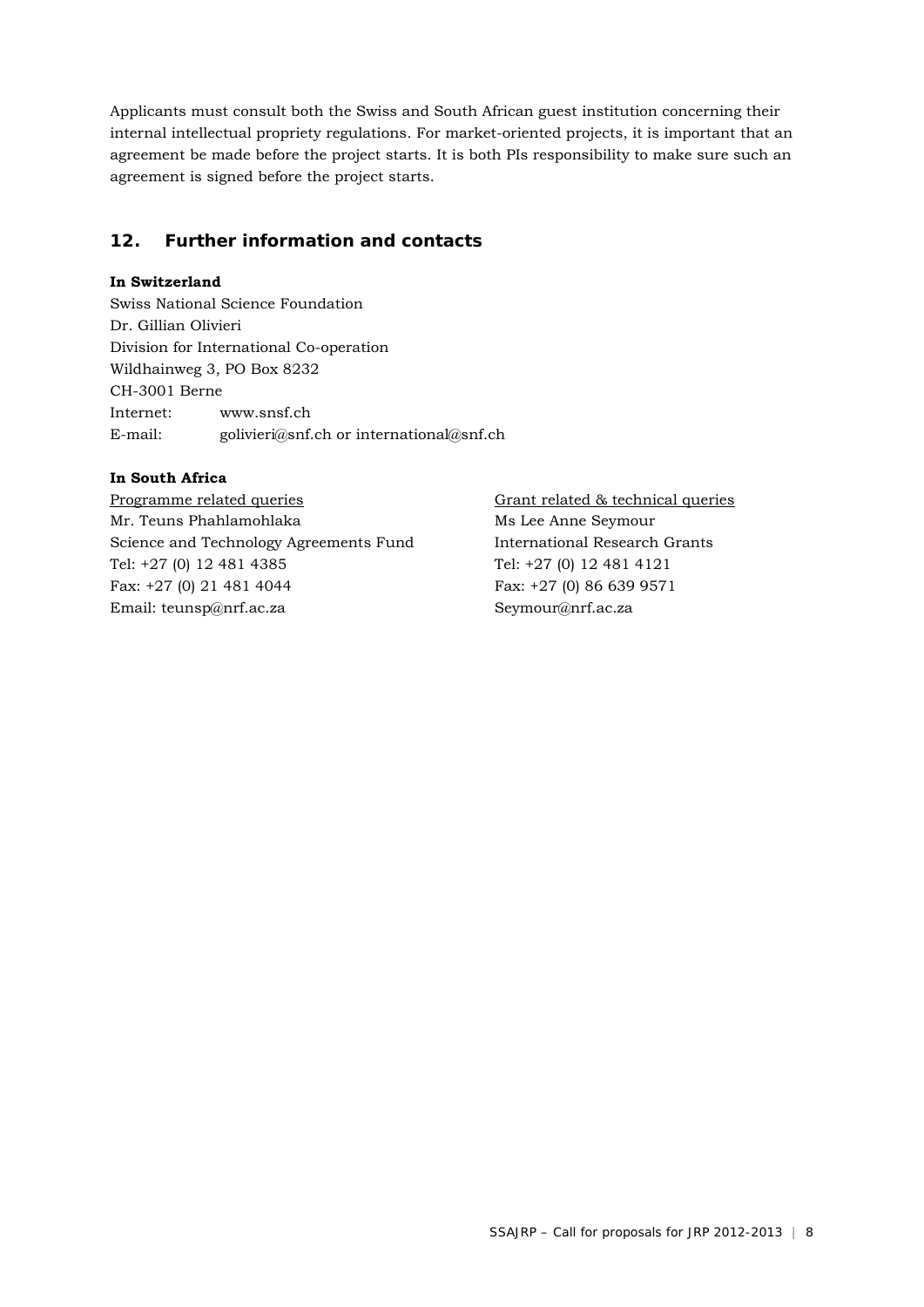# **Annex 1: Guidelines for writing the research plan (scientific part of the proposal)**

The research plan should be organised in 5 sections  $(2.1 - 2.5)$ , preceded by a summary  $(1.)$  and followed by additional information requested for the South African side (requested funding from NRF, research authorisation in South Africa) (3.).

We kindly ask you to use the section headings indicated below. The proposals will be sent out for external review. In order to ensure that the scientific content of your proposal can be adequately assessed, please provide a detailed research plan which sets out clearly the aims, objects and methods of the project you are planning.

# **1. Summary of the research plan** (max. 8000 characters)

Should give the most important features of your research plan and place your project in a broader scientific context. This summary should be an exact copy of the one you have written in the mySNF data container "Basic data II".

# **2. Research plan**

Maximum 20 pages and 80,000 characters including blank space, figures, tables, formulae and references. The font size should be 10 pt with a line spacing of 1.5. In general, appendices are to be avoided.

# **2.1 Current state of research in the field**

By citing the most important publications in the relevant field, please set out the scientific background and basis of the project, explain the need to perform research on the topic you propose, and briefly describe important research currently being conducted internationally.

## **2.2 Current state of own research and partnership aspect**

- Please describe briefly the work done by the different applicants in the relevant research field or in related fields and indicate the relevant publications.
- Explain how the different applicants complement each other for the proposed research
- Describe past collaborations that involved the Swiss and South African partners (if any).

# **2.3 Detailed research plan**

## **Information on aims, rationale, methods and data**

Against the background described in sections 2.1. and 2.2., please state the aims that you plan to attain during the lifetime of the project. Please consider the following points:

- Which investigations and / or experiments do you plan to carry out / are necessary to attain the stated aims?
- What is the rationale for getting the project started and how will the work most likely develop later on?

Information concerning the methods necessary to attain the aims:

- Which are the methods available to you?
- To which other methods do you have access and how?
- Which methods need to be developed?

## Data and data collection:

- Which data are available to you and from where?
- Which data need to be collected?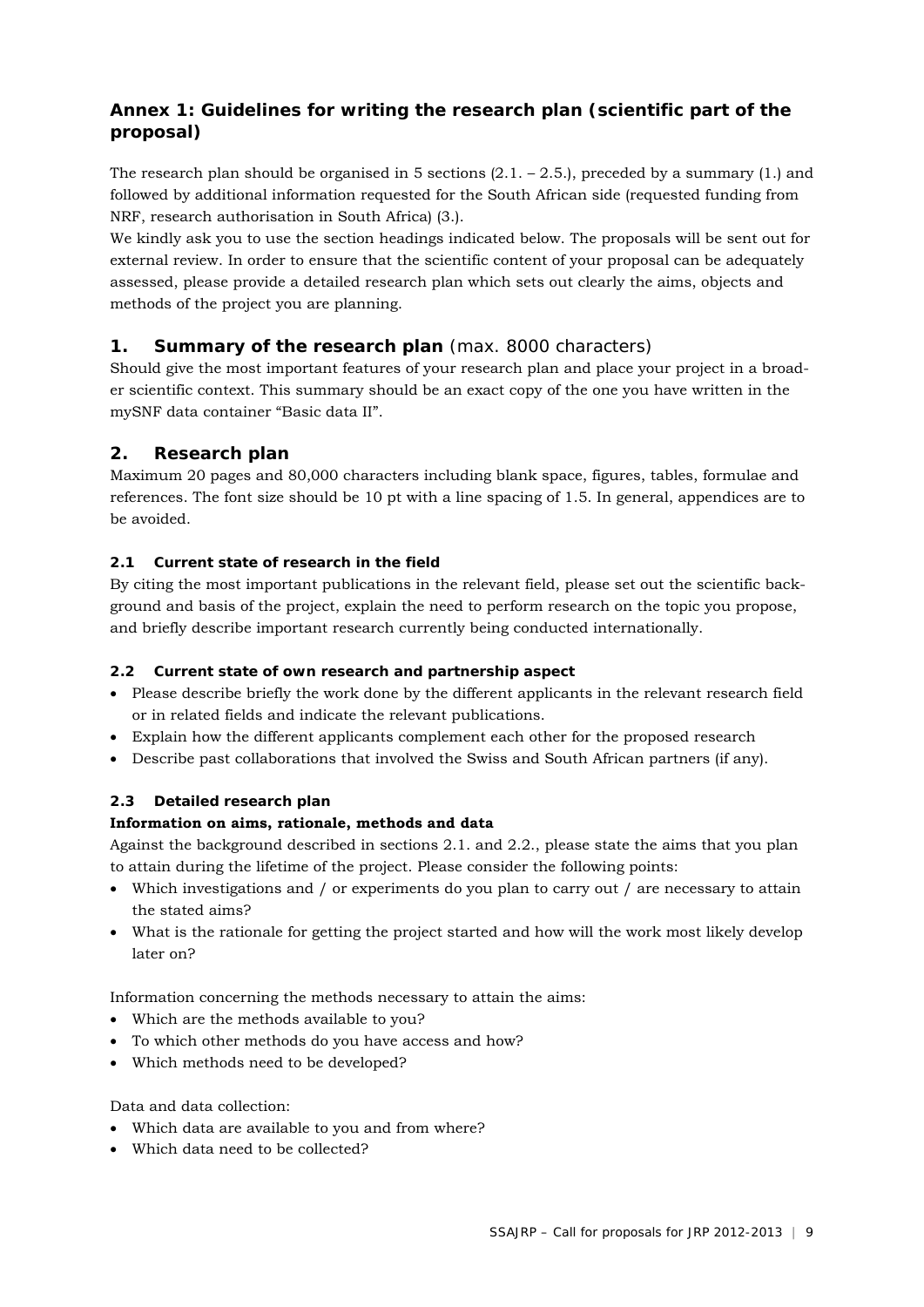## **2.4 Work division, schedule and milestones**

- Please indicate how you plan to divide the work among the different partners
- As far as possible, please give an approximate schedule for the work to be carried out within the project and indicate the most important milestones. In particular, please describe the major tasks of the staff to be employed within the project by the different partners and point out to the capacitiy building aspect.
- List the planned visits between the Swiss and South African research groups (visiting scientist, hosting scientist, purpose of visit, date and duration of visit).

#### **2.5 Importance and impact**

#### **Scientific importance and impact**

Please describe briefly the importance of your research to the scientific community and the impact you expect from the project on research and training / teaching in your field / discipline. Please indicate how you will publish / communicate your results.

#### **Broader impact**

If you have indicated that your application is use-inspired research, please indicate whether and to what extent the proposed project will have a broader impact and what this impact will be. The following points should be addressed:

- Need for research as perceived by practitioners/industry: Are there any knowledge gaps? Are innovations and improvements expected?
- Transferability of results: To what degree can research results be put into practice?
- Other potential impacts: In which spheres outside science could the implementation of the research results entail changes and what is the nature of these changes?

## **3. Additional information requested from the South African side**

## **3.1 Requested budget from NRF**

Please indicate the requested budget by the South African partners in ZAR. The budget should be subdivided by year (year 1, year 2, year 3 and total), South African partner (e.g. South African PI, other South African partner and total) and funding category (Consumables; Equipment; Joint seminars, workshops and symposia; International travelling, accommodation & subsistence; Total). The table below provides an example of how the requested budget by South Africa should look like.

| Category                         | <b>SA</b>       | Year 1 | Year 2 | Year 3 | <b>Total</b> |
|----------------------------------|-----------------|--------|--------|--------|--------------|
|                                  | Partner         |        |        |        |              |
| Consumables                      | PI              |        |        |        |              |
|                                  | 2 <sup>nd</sup> |        |        |        |              |
|                                  | <b>Total</b>    |        |        |        |              |
| Equipment                        | PI              |        |        |        |              |
|                                  | 2 <sup>nd</sup> |        |        |        |              |
|                                  | <b>Total</b>    |        |        |        |              |
| Joint seminars, workshops and    | PI              |        |        |        |              |
| symposia                         | 2 <sub>nd</sub> |        |        |        |              |
|                                  | <b>Total</b>    |        |        |        |              |
| International travelling, accom- | PI              |        |        |        |              |
| modation & subsistence           | 2 <sub>nd</sub> |        |        |        |              |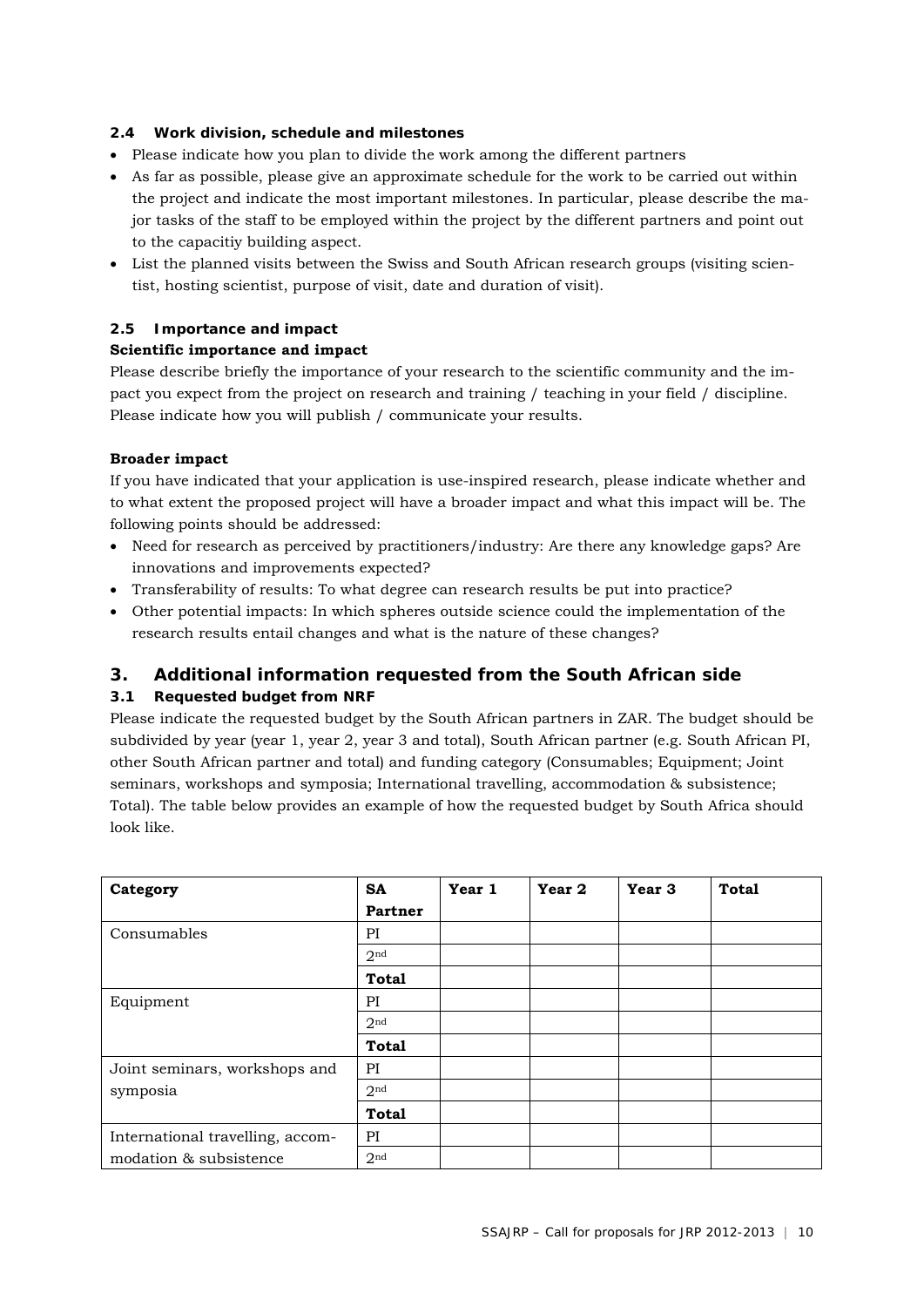|              | <b>Total</b>    |  |  |
|--------------|-----------------|--|--|
| <b>Total</b> | PI              |  |  |
|              | 2 <sup>nd</sup> |  |  |
|              | <b>Total</b>    |  |  |

The requested budget from SNSF needs not to be indicated here. It is to be provided in the mySNF data container "Requested funding from SNSF".

# **3.2 Requested research authorisations in South Africa**

Scientists from South Africa who intend to perform research requiring authorisation or notification (for research on humans, human embryonic stem cells, vertebrates, decapods, cephalopods, pathogens and genetically modified organisms) in their project must declare this below. Copies of the authorisation or notification can either be scanned and uploaded in the course of the online submission or sent to the SNSF by regular mail.

The requested research authorisations in Switzerland need not to be indicated here. This information is to be provided in the mySNF data container "Research requiring authorisation or notification".